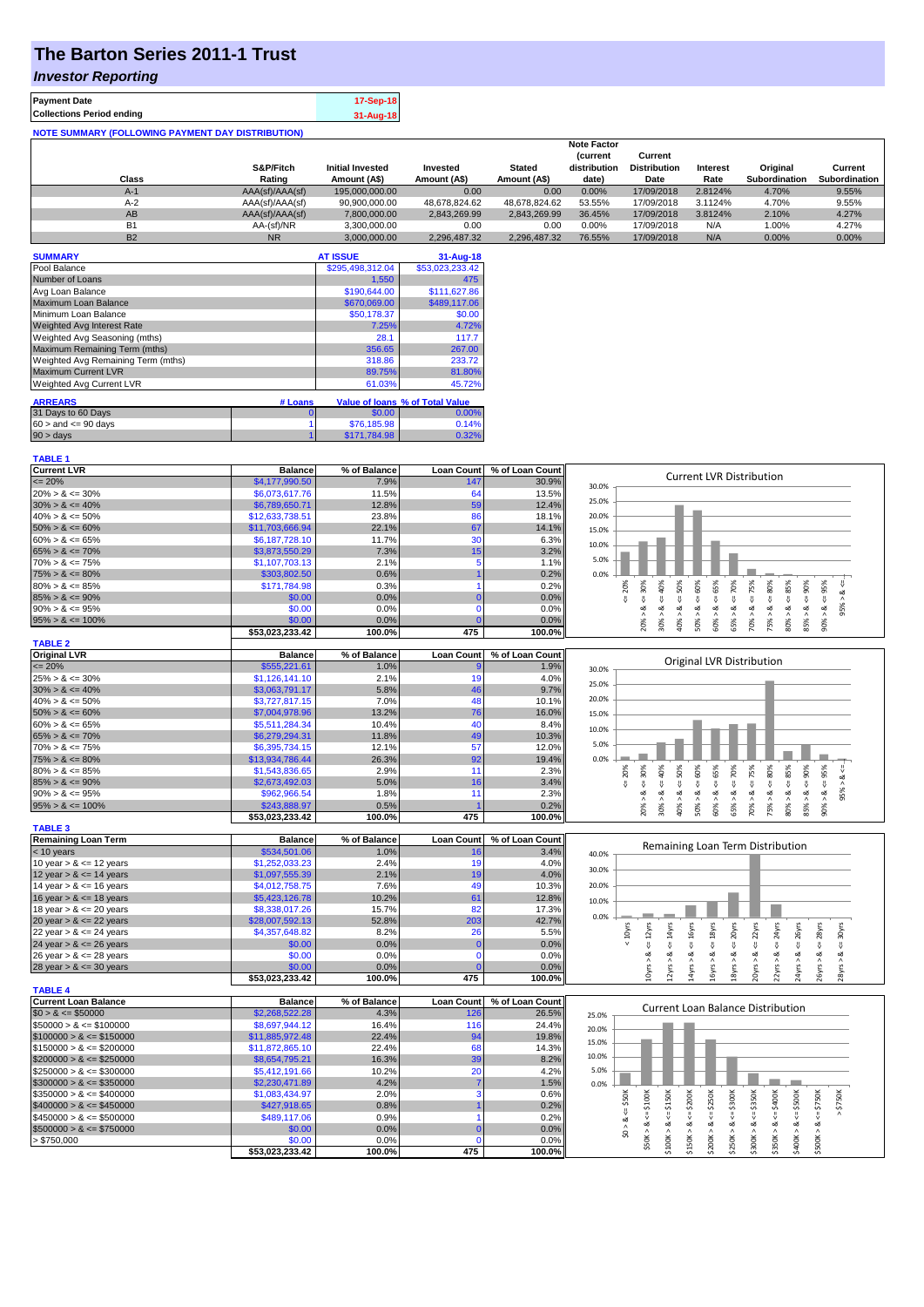# **The Barton Series 2011-1 Trust**

#### *Investor Reporting*

| <b>Payment Date</b><br><b>Collections Period ending</b>    |                                   | 17-Sep-18<br>31-Aug-18 |                          |                          |                                                                                                                                                                                                              |
|------------------------------------------------------------|-----------------------------------|------------------------|--------------------------|--------------------------|--------------------------------------------------------------------------------------------------------------------------------------------------------------------------------------------------------------|
| <b>TABLE 5</b>                                             |                                   |                        |                          |                          |                                                                                                                                                                                                              |
| <b>Loan Seasoning</b><br>$= 6$ mths                        | <b>Balance</b><br>\$0.00          | % of Balance<br>0.0%   | <b>Loan Count</b>        | % of Loan Count<br>0.0%  | Loan Seasoning Distribution<br>40.0%                                                                                                                                                                         |
| $> 8 \le 12$ mth                                           | \$0.00                            | 0.0%                   | -0                       | 0.0%                     | 35.0%                                                                                                                                                                                                        |
| $12 > 8 \le 18$ mths                                       | \$0.00                            | 0.0%                   | $\Omega$                 | 0.0%                     | 30.0%                                                                                                                                                                                                        |
| $18 > 8 \le 24$ mths                                       | \$0.00                            | 0.0%                   |                          | 0.0%                     | 25.0%<br>20.0%                                                                                                                                                                                               |
| $2 > 8 \le 3$ years<br>$3 > 8 \le 4$ years                 | \$0.00<br>\$0.00                  | 0.0%<br>0.0%           | $\Omega$                 | 0.0%<br>0.0%             | 15.0%                                                                                                                                                                                                        |
| $4 > 8 \le 5$ years                                        | \$0.00                            | 0.0%                   | 0                        | 0.0%                     | 10.0%                                                                                                                                                                                                        |
| $5 > 8 \le 6$ years                                        | \$0.00                            | 0.0%                   | $\Omega$                 | 0.0%                     | 5.0%<br>0.0%                                                                                                                                                                                                 |
| $6 > 8 \le 7$ years                                        | \$0.00                            | 0.0%                   | $\Omega$                 | 0.0%                     |                                                                                                                                                                                                              |
| $7 > 8 \le 8$ years<br>$8 > 8 \le 9$ years                 | \$5,504,021.85<br>\$18,088,527.21 | 10.4%<br>34.1%         | 35<br>133                | 7.4%<br>28.0%            | $\leq$ 8 years<br>$8 > 8 < 9$ years<br>$\le$ = 10 years<br>6 mths<br>24 mths<br>$2 > 8 < 3$ years<br>$4 > 8$ <= 5 years<br>$5 > 8 <$ = 6 years<br>$6 > 8 < z < 7$ years<br>$\leq 12$ mth<br>$\leq$ = 4 years |
| $9 > 8 \le 10$ years                                       | \$13,063,371.41                   | 24.6%                  | 112                      | 23.6%                    | $\stackrel{\scriptscriptstyle \text{II}}{\mathsf{v}}$                                                                                                                                                        |
| > 10 years                                                 | \$16,367,312.95                   | 30.9%                  | 195                      | 41.1%                    | $12 > 8$ <= 18 mths<br>$\frac{8}{1}$<br>3 > 8<br>$7 > 8$ .<br>$18 > 8$<br>ಷ<br>$\hat{\circ}$                                                                                                                 |
|                                                            | \$53,023,233.42                   | 100.0%                 | 475                      | 100.0%                   |                                                                                                                                                                                                              |
| <b>TABLE 6</b><br>Postcode Concentration (top 10 by value) | <b>Balance</b>                    | % of Balance           | <b>Loan Count</b>        | % of Loan Count          |                                                                                                                                                                                                              |
| 5700                                                       | \$1,870,137.66                    | 3.5%                   | <b>20</b>                | 4.2%                     | Geographic Distribution<br>0.7%                                                                                                                                                                              |
| 2905                                                       | \$1,449,542.07                    | 2.7%                   | .g                       | 1.9%                     | 16.2%                                                                                                                                                                                                        |
| 2617                                                       | \$1,407,204.52                    | 2.7%<br>2.3%           | 8                        | 1.5%<br>1.7%             |                                                                                                                                                                                                              |
| 2602<br>5162                                               | \$1,204,651.13<br>\$1,148,567.77  | 2.2%                   | 12                       | 2.5%                     | 6.0%                                                                                                                                                                                                         |
| 5159                                                       | \$1,119,835.79                    | 2.1%                   | 8                        | 1.7%                     |                                                                                                                                                                                                              |
| 2614                                                       | \$1,059,716.47                    | 2.0%                   |                          | 1.5%                     | 52.3%                                                                                                                                                                                                        |
| 2620                                                       | \$1,038,260.86                    | 2.0%                   | 8                        | 1.7%                     |                                                                                                                                                                                                              |
| 2615<br>5108                                               | \$1,031,058.28<br>\$980,861.81    | 1.9%<br>1.8%           | 10<br>8                  | 2.1%<br>1.7%             | 24.8%                                                                                                                                                                                                        |
|                                                            |                                   |                        |                          |                          |                                                                                                                                                                                                              |
| <b>TABLE 7</b><br><b>Geographic Distribution</b>           | <b>Balance</b>                    | % of Balance           | <b>Loan Count</b>        | % of Loan Count          | SA ACT INSW WA Other                                                                                                                                                                                         |
| <b>Australian Capital Territory</b>                        | \$13,172,440.90                   | 24.8%                  | 92                       | 19.4%                    |                                                                                                                                                                                                              |
| New South Wales                                            | \$3,178,280.31                    | 6.0%                   | 22                       | 4.6%                     |                                                                                                                                                                                                              |
| Northern Territory                                         | \$0.00                            | 0.0%                   | $\Omega$                 | 0.0%                     | Metro / Non-Metro / Inner City Distribution                                                                                                                                                                  |
| Queensland<br>South Australia                              | \$0.00                            | 0.0%                   | $\Omega$                 | 0.0%                     | 15.8%                                                                                                                                                                                                        |
| Tasmania                                                   | \$27,724,624.75<br>\$0.00         | 52.3%<br>0.0%          | 289<br>$\Omega$          | 60.8%<br>0.0%            |                                                                                                                                                                                                              |
| Victoria                                                   | \$364,812.41                      | 0.7%                   | 5                        | 1.1%                     |                                                                                                                                                                                                              |
| Western Australia                                          | \$8,583,075.05                    | 16.2%                  | 67                       | 14.1%                    |                                                                                                                                                                                                              |
| <b>TABLE 8</b>                                             | \$53,023,233.42                   | 100.0%                 | 475                      | 100.0%                   |                                                                                                                                                                                                              |
| Metro/Non-Metro/Inner-City                                 | <b>Balance</b>                    | % of Balance           | <b>Loan Count</b>        | % of Loan Count          |                                                                                                                                                                                                              |
| Metro                                                      | \$44,272,128.17                   | 83.5%                  | 392                      | 82.5%                    | 83.5%                                                                                                                                                                                                        |
| Non-metro                                                  | \$8,355,444.56                    | 15.8%                  | 80                       | 16.8%                    |                                                                                                                                                                                                              |
| Inner city                                                 | \$395,660.69<br>\$53,023,233.42   | 0.7%<br>100.0%         | 475                      | 0.6%<br>100.0%           | <b>■ Metro</b><br>Non-metro<br>Inner city                                                                                                                                                                    |
| <b>TABLE 9</b>                                             |                                   |                        |                          |                          |                                                                                                                                                                                                              |
| <b>Property Type</b>                                       | <b>Balance</b>                    | % of Balance           | <b>Loan Count</b>        | % of Loan Count          |                                                                                                                                                                                                              |
| <b>Residential House</b>                                   | \$48,833,688.70                   | 92.1%                  | 435                      | 91.6%                    | Occupancy Type Distribution                                                                                                                                                                                  |
| <b>Residential Unit</b><br>Rural                           | \$4,189,544.72<br>\$0.00          | 7.9%<br>0.0%           | 40<br>$\mathbf 0$        | 8.4%<br>0.0%             | 5.0%                                                                                                                                                                                                         |
| Semi-Rural                                                 | \$0.00                            | 0.0%                   | $\Omega$                 | 0.0%                     |                                                                                                                                                                                                              |
|                                                            | \$53,023,233.42                   | 100.0%                 | 475                      | 100.0%                   |                                                                                                                                                                                                              |
| <b>TABLE 10</b>                                            |                                   |                        |                          |                          |                                                                                                                                                                                                              |
| <b>Occupancy Type</b><br><b>Owner Occupied</b>             | <b>Balance</b><br>\$50,352,888.64 | % of Balance<br>95.0%  | <b>Loan Count</b><br>448 | % of Loan Count<br>94.3% |                                                                                                                                                                                                              |
| Investment                                                 | \$2,670,344.78                    | 5.0%                   | 27                       | 5.7%                     |                                                                                                                                                                                                              |
|                                                            | \$53,023,233.42                   | 100.0%                 | 475                      | 100.0%                   | 95.0%                                                                                                                                                                                                        |
| <b>TABLE 11</b>                                            |                                   |                        |                          |                          |                                                                                                                                                                                                              |
| <b>Employment Type Distribution</b><br>Contractor          | <b>Balance</b><br>\$639,040.96    | % of Balance<br>1.2%   | <b>Loan Count</b>        | % of Loan Count<br>1.5%  | Owner Occupied<br>Investment                                                                                                                                                                                 |
| Pay-as-you-earn employee (casual)                          | \$1,279,740.47                    | 2.4%                   | 11                       | 2.3%                     |                                                                                                                                                                                                              |
| Pay-as-you-earn employee (full time)                       | \$42,291,288.17                   | 79.8%                  | 362                      | 76.2%                    | <b>LMI Provider Distribution</b>                                                                                                                                                                             |
| Pay-as-you-earn employee (part time)                       | \$3,777,116.14                    | 7.1%                   | 42                       | 8.8%                     | 6.3%                                                                                                                                                                                                         |
| Self employed<br>No data                                   | \$2,031,504.58<br>\$3,004,543.10  | 3.8%<br>5.7%           | 17<br>36                 | 3.6%<br>7.6%             |                                                                                                                                                                                                              |
|                                                            | \$53,023,233.42                   | 100.0%                 | 475                      | 100.0%                   |                                                                                                                                                                                                              |
| <b>TABLE 12</b>                                            |                                   |                        |                          |                          |                                                                                                                                                                                                              |
| <b>LMI Provider</b>                                        | <b>Balance</b>                    | % of Balance           | <b>Loan Count</b>        | % of Loan Count          |                                                                                                                                                                                                              |
| QBE<br>Genworth                                            | \$49,696,899.76<br>\$3,326,333.66 | 93.7%<br>6.3%          | 457<br>18                | 96.2%<br>3.8%            |                                                                                                                                                                                                              |
|                                                            | \$53,023,233.42                   | 100.0%                 | 475                      | 100.0%                   |                                                                                                                                                                                                              |
| <b>TABLE 13</b>                                            |                                   |                        |                          |                          | 93.7%                                                                                                                                                                                                        |
| <b>Arrears</b>                                             | <b>Balance</b>                    | % of Balance           | <b>Loan Count</b>        | % of Loan Count          | $\blacksquare$ QBE<br>Genworth                                                                                                                                                                               |
| $= 0$ days<br>$0 >$ and $\leq 30$ days                     | \$51,401,484.30<br>\$1,373,778.16 | 96.9%<br>2.6%          | 464<br>.c                | 97.7%<br>1.9%            |                                                                                                                                                                                                              |
| $30 >$ and $\leq 60$ days                                  | \$0.00                            | 0.0%                   |                          | 0.0%                     | Interest Rate Type Distribution                                                                                                                                                                              |
| $60 >$ and $\leq 90$ days                                  | \$76,185.98                       | 0.1%                   |                          | 0.2%                     | 18.1%                                                                                                                                                                                                        |
| 90 > days                                                  | \$171,784.98                      | 0.3%                   |                          | 0.2%                     |                                                                                                                                                                                                              |
| <b>TABLE 14</b>                                            | \$53,023,233.42                   | 100.0%                 | 475                      | 100.0%                   |                                                                                                                                                                                                              |
| <b>Interest Rate Type</b>                                  | <b>Balance</b>                    | % of Balance           | <b>Loan Count</b>        | % of Loan Count          |                                                                                                                                                                                                              |
| Variable                                                   | \$43,429,815.90                   | 81.9%                  | 399                      | 84.0%                    |                                                                                                                                                                                                              |
| Fixed                                                      | \$9,593,417.52                    | 18.1%                  | 76                       | 16.0%                    |                                                                                                                                                                                                              |
| <b>TABLE 15</b>                                            | \$53,023,233.42                   | 100.0%                 | 475                      | 100.0%                   | 81.9%                                                                                                                                                                                                        |
| <b>Weighted Ave Interest Rate</b>                          | <b>Balance</b>                    | <b>Loan Count</b>      |                          |                          | Variable Fixed                                                                                                                                                                                               |
| <b>Fixed Interest Rate</b>                                 | 4.34%                             | 76                     |                          |                          |                                                                                                                                                                                                              |